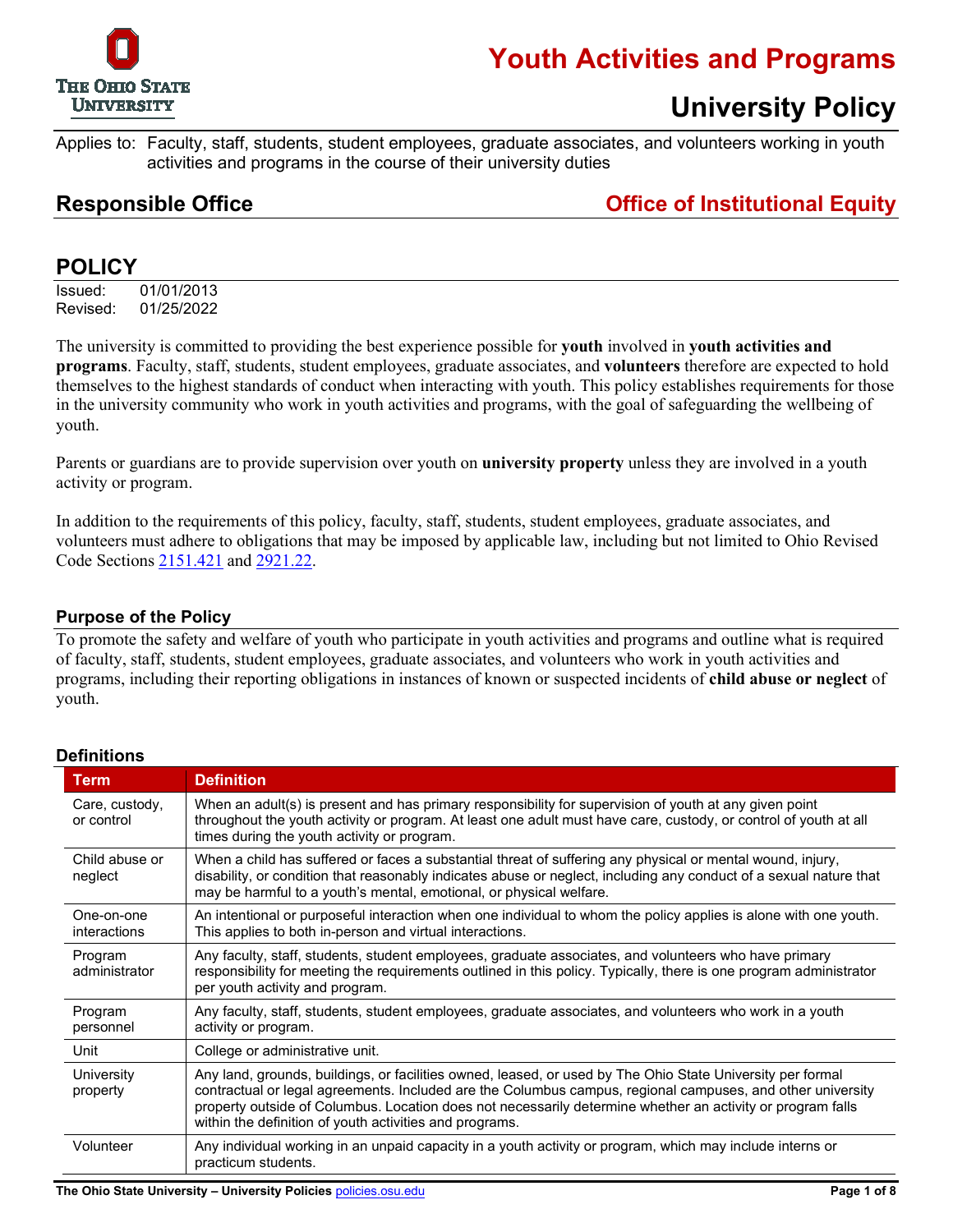

Applies to: Faculty, staff, students, student employees, graduate associates, and volunteers working in youth activities and programs in the course of their university duties

| <b>Term</b>                      | <b>Definition</b>                                                                                                                                                                                                                                                                                                                  |  |  |
|----------------------------------|------------------------------------------------------------------------------------------------------------------------------------------------------------------------------------------------------------------------------------------------------------------------------------------------------------------------------------|--|--|
| Youth                            | Any individual(s) under the age of 18 or any individual(s) under 21 years old incapable of self-care because of a<br>mental or physical disability who is a participant in a youth activity or program. This does not include persons<br>under the age of 18 while engaged as enrolled students for academic credit at Ohio State. |  |  |
| Youth activities<br>and programs | An umbrella term that includes in-person, virtual, and hybrid youth activities and programs.                                                                                                                                                                                                                                       |  |  |
| In-person                        | Any: (1) event, operation, or endeavor operated, conducted, or organized by the university; (2) that includes                                                                                                                                                                                                                      |  |  |
| youth                            | youth; and (3) during which parents or guardians are not expected to be responsible for the care, custody, or                                                                                                                                                                                                                      |  |  |
| activities and                   | control of the youth. Youth activities and programs that will be both in-person and virtual, will be considered in-                                                                                                                                                                                                                |  |  |
| programs                         | person for the requirements set forth in this policy.                                                                                                                                                                                                                                                                              |  |  |
| Virtual youth                    | Any: (1) event, operation, or endeavor operated, conducted, or organized by the university; (2) that includes                                                                                                                                                                                                                      |  |  |
| activities and                   | youth; and (3) is directed at youth and hosted by the university on an online platform. During such programs, at                                                                                                                                                                                                                   |  |  |
| programs                         | no time is OSU program personnel responsible for the care, custody, and control of the youth.                                                                                                                                                                                                                                      |  |  |
| Hybrid youth                     | Any: (1) event, operation, or endeavor operated, conducted, or organized by the university; (2) that includes                                                                                                                                                                                                                      |  |  |
| activities and                   | youth; and (3) includes both in-person and virtual components. For purposes of this policy, hybrid youth                                                                                                                                                                                                                           |  |  |
| programs                         | activities and programs must meet the requirements of in-person youth activities and programs.                                                                                                                                                                                                                                     |  |  |

#### **Policy Details**

- I. Scope
	- A. Any faculty, staff, students, student employees, graduate associates, and volunteers who work with youth in youth activities and programs fall within the scope of this policy. Personnel who work in youth activities or programs, but not with the youth themselves, are not within the scope of this policy.
	- B. Youth activities and programs within the scope of this policy include but are not limited to:
		- 1. Youth activities and programs the university operates on university property including but not limited to overnight camps, licensed childcare facilities, instructional programs, day camps, academic camps, and sports camps.
		- 2. Youth activities and programs the university operates that do not take place on university property, including but not limited to outreach and community service activities.
		- 3. **Virtual youth activities and programs** the university hosts on an online platform.
		- 4. **Hybrid youth activities and programs** that have both virtual and in-person components.
		- 5. Faculty or staff who bring a youth to university property as an intern, volunteer, or recruit outside of a structured youth activity or program (e.g., laboratory interns or athletic recruits).
	- C. This policy does not apply to:
		- 1. University academic programs and activities which include persons under the age of 18 who are engaged as enrolled students for academic credit at Ohio State.
		- 2. Events on university property open to the general public that youth attend.
		- 3. Medical care given to youth in an in-patient, out-patient, or ambulatory setting in The Ohio State University Wexner Medical Center or other university patient-care setting.
		- 4. Institutional review board (IRB)-approved research.
		- 5. Student organizations operating, facilitating, or sponsoring youth activities and programs.
		- 6. Youth working for the university as employees.
		- 7. Youth activities and programs operated, conducted, or organized by non-university entities that take place on university property, including but not limited to facility rentals to third party organizations.
		- 8. Youth activities and programs granted a specific exemption from part or all of the policy in advance of the event taking place, after a written application has been reviewed and approved by the Youth Policy Governance Committee, as described in Procedure VII below.
- II. Summary of Policy Requirements
	- A. The following requirements are an overview only and are detailed in the Procedure section.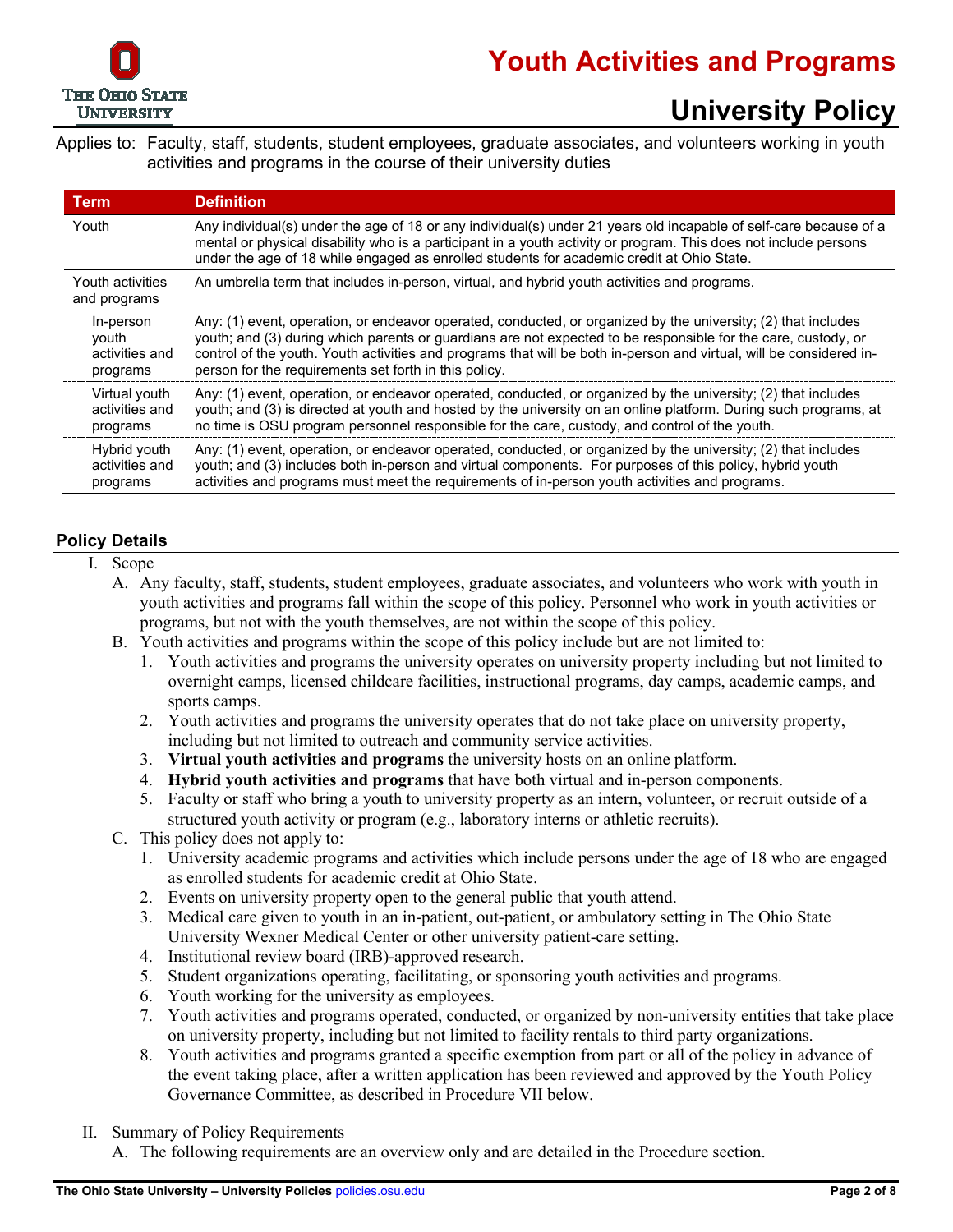

Applies to: Faculty, staff, students, student employees, graduate associates, and volunteers working in youth activities and programs in the course of their university duties

- 1. All youth activities and programs must register annually with the Office of Institutional Equity (OIE) on the [Youth Activities and Programs Registration webpage.](https://apps.hr.osu.edu/minors/)
- 2. Those working in youth activities and programs who witness child abuse or neglect or have information that would lead a reasonable person to believe a youth faces a substantial threat of such abuse or neglect, must follow specific reporting procedures.
- 3. **Program personnel** must be background checked before working in youth activities and programs and regularly thereafter as outlined in section III of the Procedures.
- 4. **Program administrators** must ensure that program personnel complete annual training administered or approved by OIE.
- 5. All program personnel must sign and agree to abide by the [Standards of Behavior for](http://hr.osu.edu/policy/resources/150standards-emplvol.pdf)  [Employees/Volunteers](http://hr.osu.edu/policy/resources/150standards-emplvol.pdf) before working in youth activities and programs, and on an annual basis thereafter. These standards prohibit **one-on-one interactions** unless otherwise authorized in accordance with this policy.
- 6. Youth activities and programs are subject to onsite or virtual visits conducted by OIE.
- 7. If an exemption from specific policy requirements is desired, an application must be submitted using the exemption process outlined in section VII of the Procedures.
- 8. **Units** and individuals must cooperate with investigations when they occur.

### **PROCEDURE**

Issued: 01/01/2013 Revised: 01/25/2022

#### I. Registration

- A. Units operating youth activities and programs must register each activity or program with OIE on the [Youth](https://apps.hr.osu.edu/minors/)  [Activities and Programs Registration webpage.](https://apps.hr.osu.edu/minors/)
	- 1. Registration for ongoing and pre-established youth activities and programs must be completed annually prior to the beginning of the university academic year.
	- 2. Registration for new youth activities and programs should be completed 60 days in advance when possible but must be completed before a youth activity or program begins.
	- 3. If a unit fails to register youth activities or programs, they will be subject to section VI of this policy, which could include cancellation of the youth activity or program.

#### II. Reporting

- A. Any program personnel who in the course of their duties witness child abuse or neglect or have information that would lead a reasonable person to believe a youth faces a substantial threat of child abuse or neglect must immediately take the following two steps to report:
	- 1. Alert the appropriate agency:
		- a. If a youth is in imminent danger (life threatening or abuse is being witnessed), call 911. If you are unsure whether there is imminent danger, call 911. OR
		- b. If a youth is not in imminent danger, call Children Services Agency at 855-O-H-CHILD (855-642- 4453), which is a 24-hour automated telephone directory that will link callers directly to a child welfare or law enforcement office in their county.
	- 2. Report to OIE:
		- a. Online reporting form at [equity.osu.edu,](https://equity.osu.edu/)
		- b. Call  $614-247-5838$ , or
		- c. Email equity@osu.edu
- B. If consultation is needed regarding reporting, or if there are questions on the process or other support needed, contact the Director of Youth Protection at 614-247-5838.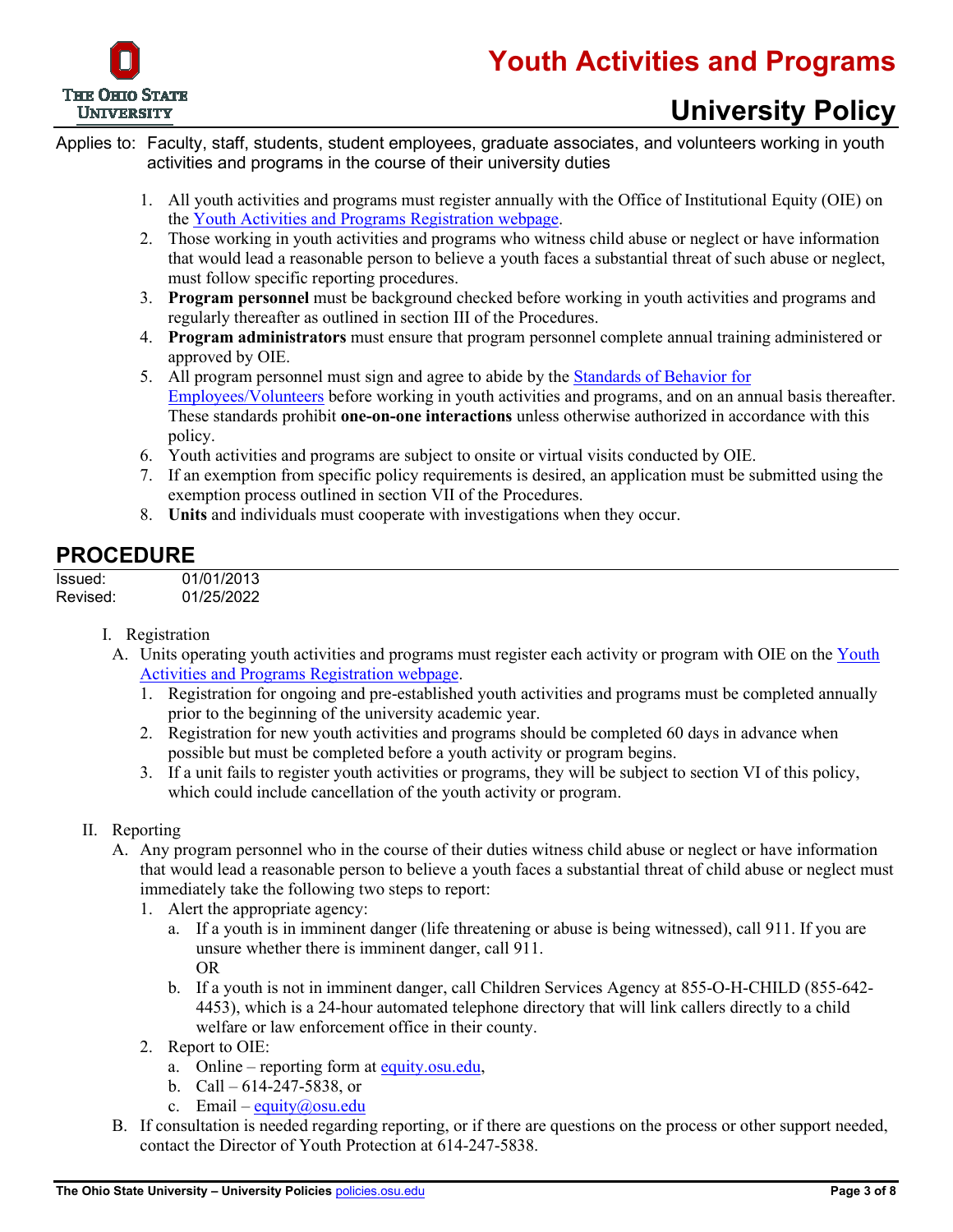

Applies to: Faculty, staff, students, student employees, graduate associates, and volunteers working in youth activities and programs in the course of their university duties

#### III. Background Checks

- A. The requirements for background checks under this policy are separate and distinct from those addressed in the [Background Check 4.15 policy.](https://hr.osu.edu/wp-content/uploads/policy415.pdf)
- B. Program administrators must ensure background checks are conducted on all program personnel as follows:
	- 1. **In-person youth activities or programs** and hybrid youth activities or programs: Any program personnel who is likely to have responsibility for the **care, custody, or control** of a youth as part of the youth activity or program must have an Ohio Bureau of Criminal Investigation (BCI) fingerprint background check completed before the youth activity or program begins.
	- 2. Virtual youth activity or programs: At least one program administrator or one member of the program personnel for the youth activity or program must have a BCI fingerprint background check completed before the youth activity or program begins. Such an individual must be present at all times during the activity or program.
	- 3. Program administrator(s) and personnel required to be background checked who have not lived in Ohio for five consecutive years must have both a BCI and a Federal Bureau of Investigation (FBI) check.
	- 4. A third-party vendor background check, including those required at the time of hire for university employees, is insufficient for individuals requiring a background check as described above.
	- 5. Program administrator(s) and personnel required to be background checked who have a break in service for less than 12 months must disclose any convictions that occurred during the break within three business days of commencement of participation in youth activities and programs. If a break in service is longer than 12 months, individuals required to be background checked must have a new background check, as required by sections 1 and 2 above, before working in youth activities and programs.
	- 6. A background check, as required by sections 1 and 2 above, must be completed every four years to remain eligible to work in youth activities and programs.
	- 7. Units have the option to require background checks on broader categories of individuals than those described in sections 1 and 2 above provided there is a business justification, that checks are made consistently across specific positions, and the documented background check program has been approved by the unit and coordinated with the [Office of Human Resources Background Check Services.](https://hr.osu.edu/services/background-checks/)
	- 8. Units must perform background checks on broader categories of individuals if required by law.
- C. Parental consent must be given for the background check in the case of an individual under the age of 18 requires a background check.
- D. See the [Background Check Resource Guide](http://hr.osu.edu/public/documents/policy/resources/150bgcguide.pdf) for specific instructions on obtaining background checks.

#### IV. Training

- A. Program administrators must ensure that program personnel are trained annually, as follows, before they work in youth activities and programs.
	- 1. All program personnel who may exercise care, custody, or control of youth must complete the Youth Activities and Programs Policy training on BuckeyeLearn, or complete alternative equivalent training that is pre-approved by the Director of Youth Protection. If alternative equivalent training is desired, the program administrator must contact the Director of Youth Protection at least 30 days before any such alternative training would be administered.
	- 2. All program personnel who will not exercise care, custody, or control of youth must, at a minimum, review and sign the [Non-Care, Custody, and Control Responsibilities](https://hr.osu.edu/wp-content/uploads/policy150-noncare-training.pdf) form.
- B. If a unit is hosting a virtual youth activity or program, the person(s) responsible for establishing the program platform must have completed the Digital Accessibility Policy training on BuckeyeLearn and establish an accommodation process for virtual participants.
- C. Training content must include at minimum the following topics:
	- 1. Recognizing signs of physical, emotional, and sexual abuse, as well as neglect;
	- 2. Reporting suspected child abuse and neglect, including:
		- a. Who must report and what are the reporting requirements,
		- b. How, when, and where to report, and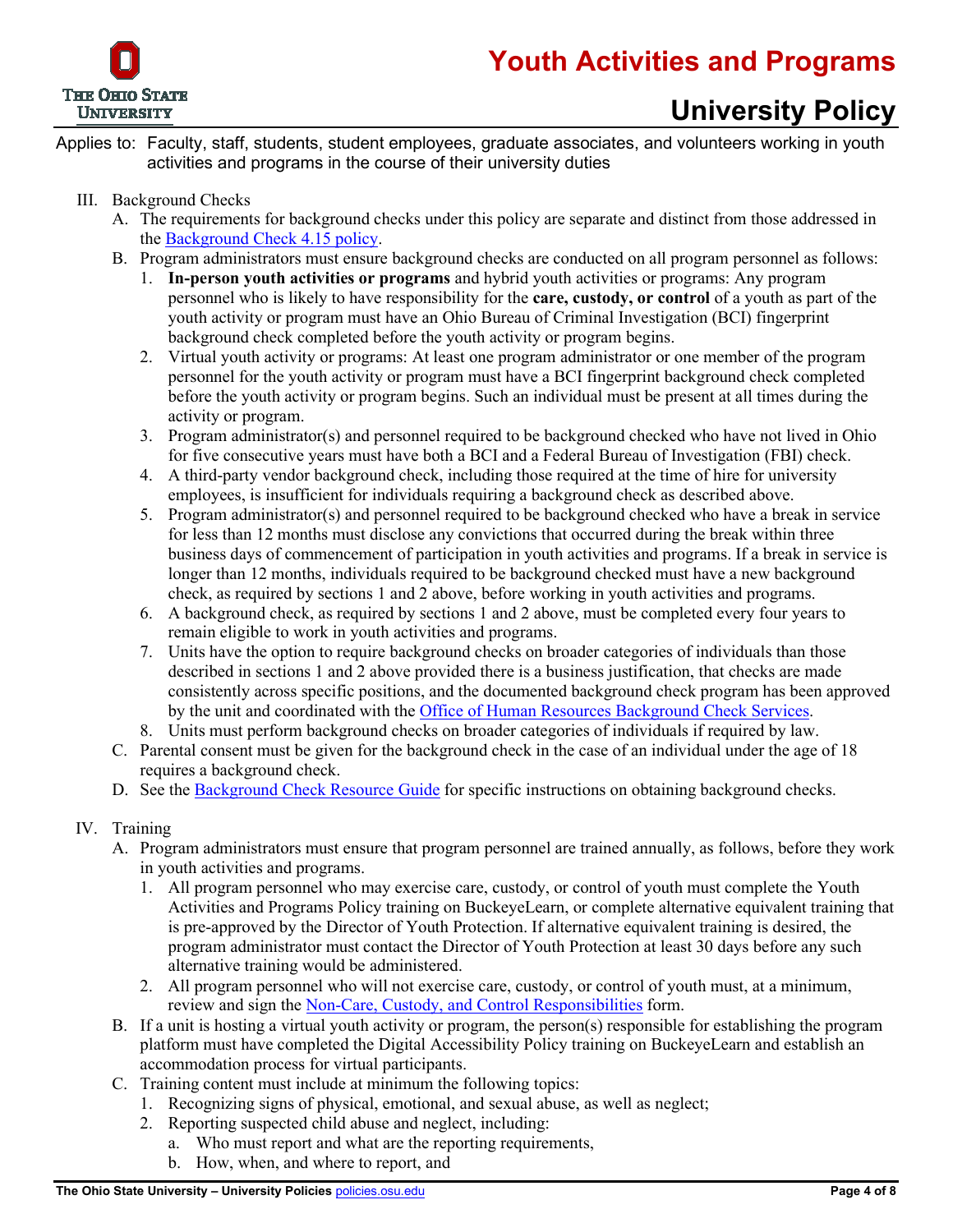

Applies to: Faculty, staff, students, student employees, graduate associates, and volunteers working in youth activities and programs in the course of their university duties

- c. Protection of good faith reporting;
- 3. How to help prevent child abuse;
- 4. The Standards of Behavior for Program Administrator(s) and Personnel;
- 5. The [Youth Privacy Principles;](https://it.osu.edu/privacy/youth-privacy-principles) and
- 6. All requirements in this policy.
- V. Standards of Behavior
	- A. All program personnel are required to sign and abide by the [Standards of Behavior for Employees/Volunteers](http://hr.osu.edu/policy/resources/150standards-emplvol.pdf) or an alternative equivalent document that includes all components of the Standards of Behavior and is preapproved by the Director of Youth Protection. If an alternative equivalent document is desired, the program administrator must contact the Director of Youth Protection at least 30 days before any such alternative document would be administered. The purpose of these standards is to promote the safety and wellbeing of all youth.
	- B. Units must have all program personnel sign the [Standards of Behavior for Employees/Volunteers](http://hr.osu.edu/policy/resources/150standards-emplvol.pdf) (or a preapproved alternative as described above) annually before they work in youth activities and programs.
	- C. Program personnel must comply with the [Self-Disclosure of Criminal Convictions 4.17 policy,](https://hr.osu.edu/wp-content/uploads/policy417.pdf) including its requirement that felony or misdemeanor convictions must be self-disclosed within three business days of pleading guilty or being convicted.
	- D. One-on-one interactions are prohibited unless authorized as an exception to the policy by the Youth Governance Committee as outlined in Procedure VII.
- VI. Accountability
	- A. Individuals violating this policy will be held accountable for their actions. Such accountability may include but is not limited to:
		- 1. Volunteers are subject to reprimand or loss of volunteer status;
		- 2. Students are subject to the [Code of Student Conduct;](http://studentlife.osu.edu/csc/)
		- 3. Faculty, staff, student employees, and graduate associates are subject to corrective action, up to and including termination, in accordance with applicable university policies or rules.
	- B. OIE has oversight of the accountability as it relates to this policy and all OIE policies. OIE can refer matters to other university offices as appropriate.
	- C. OIE may deny or remove (pending appropriate corrective action) the ability of any individual covered under this policy to volunteer or work in youth activities and programs at any time. This action is to be applied in conjunction with other applicable university policies and rules.
	- D. Investigations of allegations of child abuse or neglect will be conducted in accordance with the investigatory protocols of children service agencies, local law enforcement agencies, and/or the university.
	- E. Onsite or virtual visits may be conducted by OIE to promote compliance.
	- F. Units and individuals must participate in onsite or virtual visits as required.
	- G. Program administrators must provide copies of regulatory reports (e.g., Ohio Department of Job and Family Services inspection reports for childcare facilities) and other records at the request of OIE.
	- H. OIE retains authority to cancel an activity or program for non-compliance with this policy.
- VII. Exemption Process
	- A. If a program administrator deems that a section of this policy would place an undue hardship on a youth activity or program, an exemption can be requested by submitting a Departmental Request for Exemption [form.](http://hr.osu.edu/public/documents/policy/resources/150exemption.pdf)
	- B. Absent extenuating circumstances, a [Departmental Request for Exemption form](http://hr.osu.edu/public/documents/policy/resources/150exemption.pdf) must be submitted to the Director of Youth Protection no later than eight weeks prior to the event taking place and will be reviewed by the Youth Policy Governance Committee. The Director of Youth Protection will make every effort to communicate approval or denial at least four weeks prior to the event. If an expedited process is required because of an extenuating circumstance, contact the Director of Youth Protection immediately.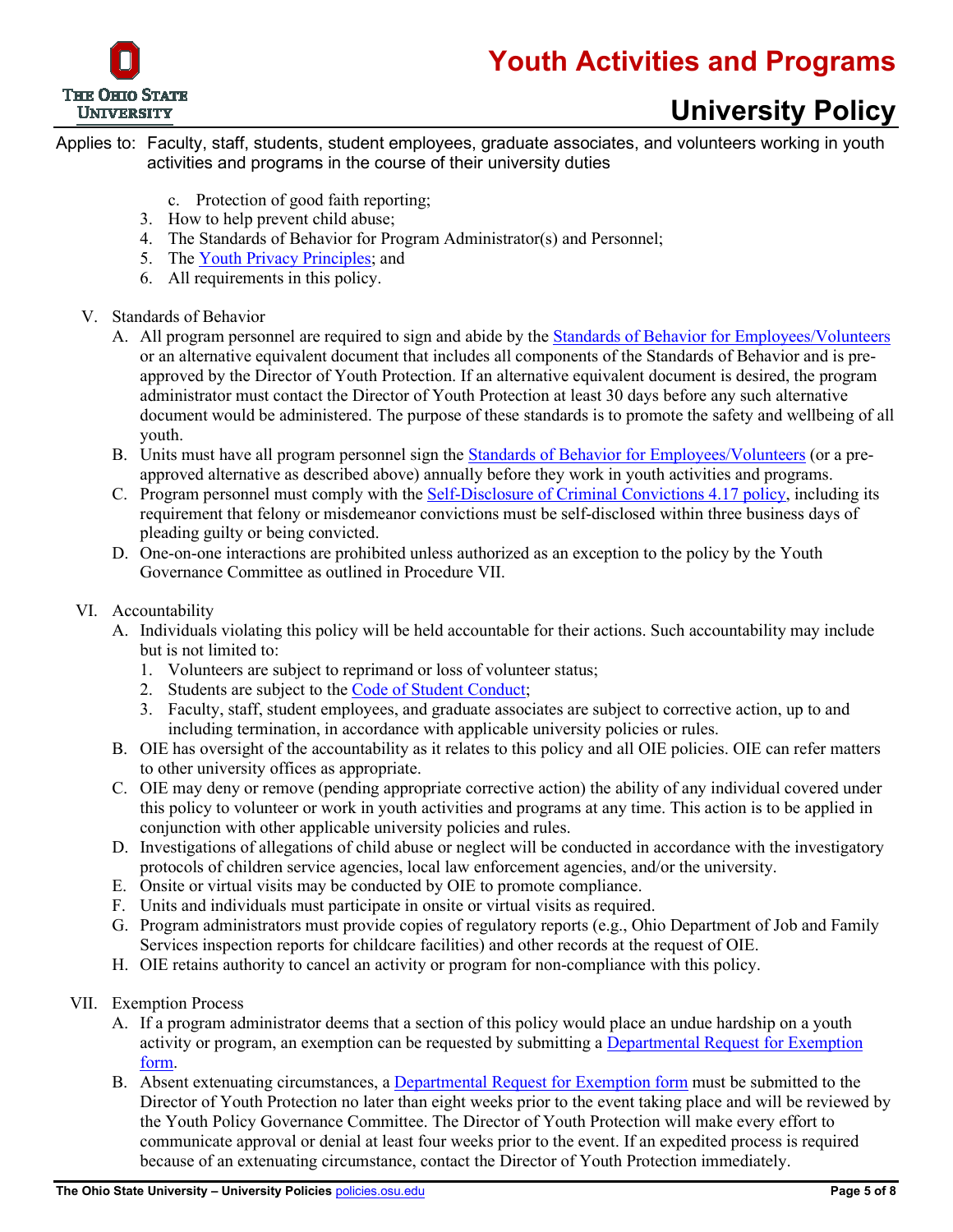

Applies to: Faculty, staff, students, student employees, graduate associates, and volunteers working in youth activities and programs in the course of their university duties

#### **Responsibilities**

| <b>Position or Office</b>            | <b>Responsibilities</b>                                                                                                                                                                                                                                                                                                                                                                                                                                                                                                                                                                                                                                                                                                     |  |  |
|--------------------------------------|-----------------------------------------------------------------------------------------------------------------------------------------------------------------------------------------------------------------------------------------------------------------------------------------------------------------------------------------------------------------------------------------------------------------------------------------------------------------------------------------------------------------------------------------------------------------------------------------------------------------------------------------------------------------------------------------------------------------------------|--|--|
| Director of Youth<br>Protection      | 1. Pre-approve, when requested by program personnel, any alternative training equivalent to the Youth<br>Activities and Programs Policy training.<br>2. Pre-approve any alternative document to the Standards of Behavior for Employees/Volunteers required<br>of program personnel as set forth in the policy.<br>3. Make every effort to communicate approval or denial of an exception request at least four weeks prior to<br>a youth activity or program taking place.                                                                                                                                                                                                                                                 |  |  |
| Office of Human<br><b>Resources</b>  | Coordinate broader background checks, as requested by units, that meet the criteria set forth in the policy.                                                                                                                                                                                                                                                                                                                                                                                                                                                                                                                                                                                                                |  |  |
| Office of Institutional<br>Equity    | 1. Conduct onsite or virtual visits of youth activities and programs.<br>2. Retain authority to cancel an activity or program for non-compliance with this policy.<br>3. Retain authority to deny or remove the ability of any individual to volunteer or work in youth activities<br>and programs as set forth in the policy.                                                                                                                                                                                                                                                                                                                                                                                              |  |  |
| Parents or guardians                 | Provide supervision over youth on university property unless they are involved in a youth activity or program                                                                                                                                                                                                                                                                                                                                                                                                                                                                                                                                                                                                               |  |  |
| Program administrators               | 1. Ensure background checks are conducted on all program personnel as set forth in the policy.<br>2. Ensure that program personnel complete required annual training as set forth in the policy.<br>3. Complete specific background checks as set forth in the policy.<br>4. Provide copies of regulatory reports and other records at the request of OIE.<br>5. Submit a Departmental Request for Exemption form, as necessary.<br>6. Participate in onsite or virtual visits as required.                                                                                                                                                                                                                                 |  |  |
| Program personnel                    | 1. Immediately report suspected child abuse or neglect as set forth in the policy.<br>2. Complete required background checks as set forth in the policy.<br>3. Complete annual training administered or approved by OIE as set forth in the policy.<br>4. Exercise care, custody, and control of youth as required in the policy.<br>5. Sign and agree to abide by the Standards of Behavior for Employees/Volunteers.<br>6. Sign and abide by the Standards of Behavior for Employees/Volunteers or an alternative equivalent<br>document that includes all components of the Standards of Behavior and is pre-approved by the<br>Director of Youth Protection.<br>7. Participate in onsite or virtual visits as required. |  |  |
| Youth Policy Governance<br>Committee | 1. Review exemption requests as set forth in the policy.<br>2. Authorize any exceptions for one-on-one interactions.                                                                                                                                                                                                                                                                                                                                                                                                                                                                                                                                                                                                        |  |  |
| Units                                | 1. Cooperate with investigations when they occur.<br>2. Register each youth activity or program as set forth in the policy.<br>3. Perform background checks on broader categories of individuals if required by law or as otherwise set<br>forth in the policy.<br>4. Have all program personnel sign the Standards of Behavior for Employees/Volunteers (or a pre-<br>approved alternative as described above) annually as set forth in the policy.<br>5. Participate in onsite or virtual visits as required.                                                                                                                                                                                                             |  |  |

#### **Resources**

Governance Documents and Forms Background Check policy 4.15, [hr.osu.edu/public/documents/policy/policy415.pdf](http://hr.osu.edu/public/documents/policy/policy415.pdf) Youth Activities and Programs Background Check Resource Guide, [hr.osu.edu/public/documents/policy/resources/150bgcguide.pdf](http://hr.osu.edu/public/documents/policy/resources/150bgcguide.pdf) Checklist of Responsibilities, [hr.osu.edu/public/documents/policy/resources/150responsibilities.xlsx](http://hr.osu.edu/public/documents/policy/resources/150responsibilities.xlsx) Code of Student Conduct, [trustees.osu.edu/bylaws-and-rules/code](https://trustees.osu.edu/bylaws-and-rules/code) Departmental Request for Exemption form, [hr.osu.edu/public/documents/policy/resources/150exemption.pdf](http://hr.osu.edu/public/documents/policy/resources/150exemption.pdf)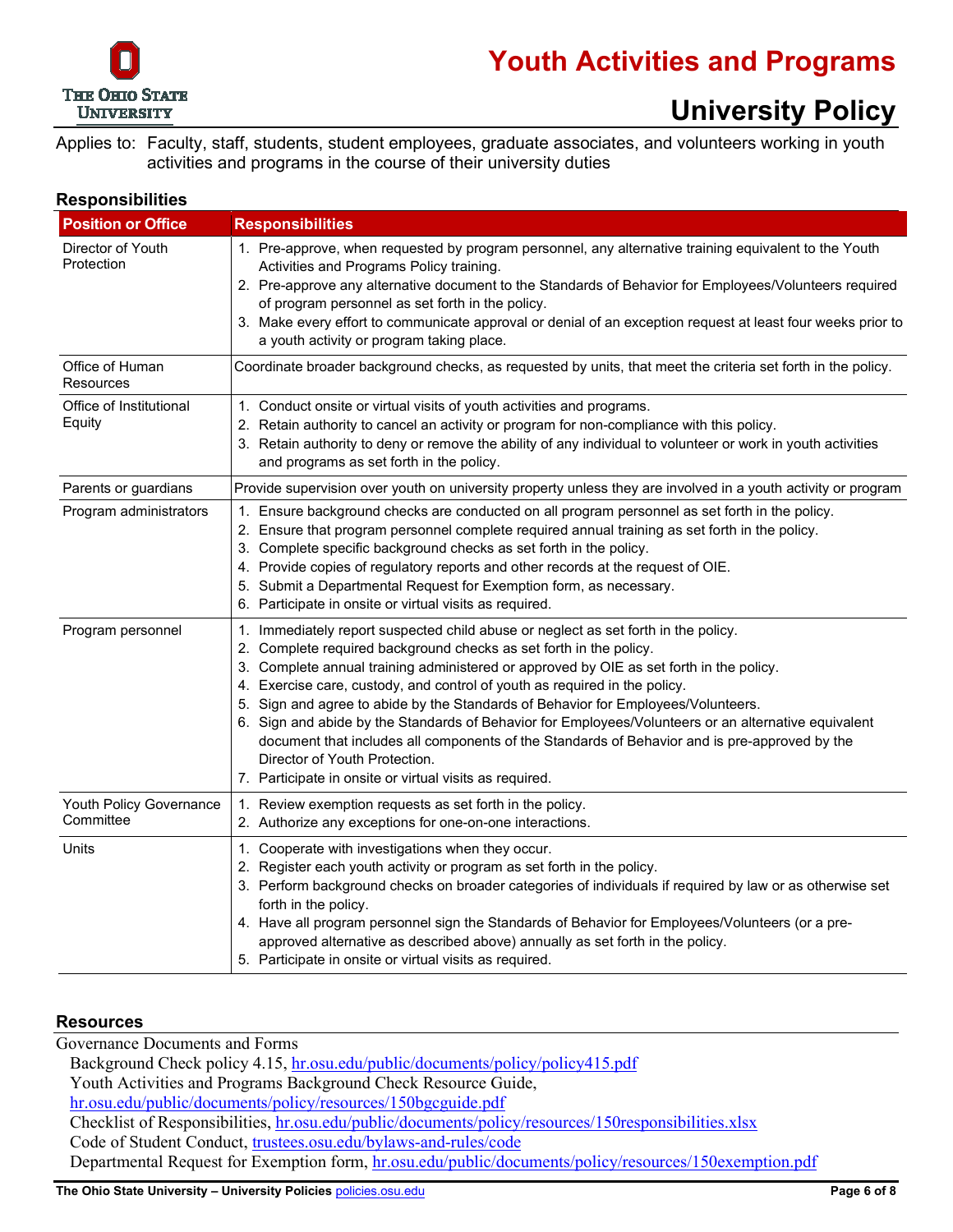

### **Youth Activities and Programs**

### **University Policy**

Applies to: Faculty, staff, students, student employees, graduate associates, and volunteers working in youth activities and programs in the course of their university duties

Faculty Rule 3335-5-04, [trustees.osu.edu/bylaws-and-rules/3335-5](https://trustees.osu.edu/bylaws-and-rules/3335-5)

Frequently Asked Questions, [hr.osu.edu/public/documents/policy/resources/150faq.pdf](http://hr.osu.edu/public/documents/policy/resources/150faq.pdf)

ORC 2151.421, Reporting child abuse or neglect[, codes.ohio.gov/orc/2151.421](http://codes.ohio.gov/orc/2151.421)

ORC 2921.22, Failure to report a crime or knowledge of a death or burn injury, [codes.ohio.gov/orc/2921.22](http://codes.ohio.gov/orc/2921.22) Registration, [apps.hr.osu.edu/minors](https://apps.hr.osu.edu/minors)

Required Components Flowchart, [hr.osu.edu/wp-content/uploads/policy150-components-flowchart.pdf](https://hr.osu.edu/wp-content/uploads/policy150-components-flowchart.pdf) Self-Disclosure of Criminal Convictions policy 4.17, [hr.osu.edu/public/documents/policy/policy417.pdf](http://hr.osu.edu/public/documents/policy/policy417.pdf) Standards of Behavior for Employees/Volunteers, [hr.osu.edu/policy/resources/150standards-emplvol.pdf](http://hr.osu.edu/policy/resources/150standards-emplvol.pdf) Standards of Behavior for Youth Participants, [hr.osu.edu/policy/resources/150standards-minors.pdf](http://hr.osu.edu/policy/resources/150standards-minors.pdf)

Units can use this with minor participants if desired, but is not required.

Statement of Nonconviction form[, hr.osu.edu/public/documents/policy/resources/150nonconviction.pdf](http://hr.osu.edu/public/documents/policy/resources/150nonconviction.pdf) Some programs are required by Ohio Department of Job and Family Services to use this form.

Whistleblower policy 1.40, [hr.osu.edu/public/documents/policy/policy140.pdf](http://hr.osu.edu/public/documents/policy/policy140.pdf)

University General Records Retention Schedule, [library.osu.edu/osu-records-management/retention-schedules](https://library.osu.edu/osu-records-management/retention-schedules) Youth Privacy Principles, [it.osu.edu/privacy/youth-privacy-principles](https://it.osu.edu/privacy/youth-privacy-principles)

Reporting Resources

Child Abuse, Sexual Abuse, or Neglect Incident Report form, [hr.osu.edu/public/documents/policy/resources/150abuse.pdf](http://hr.osu.edu/public/documents/policy/resources/150abuse.pdf)  Reporting flowchart, [hr.osu.edu/public/documents/policy/resources/150reporting.pdf](http://hr.osu.edu/public/documents/policy/resources/150reporting.pdf)

Training Materials and Resources

Training Documentation, [hr.osu.edu/public/documents/policy/resources/150attendance.pdf](http://hr.osu.edu/public/documents/policy/resources/150attendance.pdf)

Attendance for in-person trainings may be tracked however is easiest but this method is recommended. Training modules

BuckeyeLearn - Accessing Youth Activities and Programs Policy Training, [hr.osu.edu/wp-content/uploads/150](https://hr.osu.edu/wp-content/uploads/150-buckeyelearn-access.pdf) [buckeyelearn-access.pdf](https://hr.osu.edu/wp-content/uploads/150-buckeyelearn-access.pdf)

BuckeyeLearn - Disable Pop-Up Blocker, [hr.osu.edu/wp-content/uploads/buckeyelearn-disable-popup-blocker.pdf](https://hr.osu.edu/wp-content/uploads/buckeyelearn-disable-popup-blocker.pdf) Non-care, custody, or control responsibilities, [hr.osu.edu/public/documents/policy/resources/150nonccc.pdf](http://hr.osu.edu/public/documents/policy/resources/150nonccc.pdf)

| <b>Subject</b>                                   | <b>Office</b>                                                             | <b>Telephone</b>       | <b>E-mail/URL</b>                                                     |
|--------------------------------------------------|---------------------------------------------------------------------------|------------------------|-----------------------------------------------------------------------|
| Policy questions                                 | Director of Youth Protection, Office of<br>Institutional Equity           | 614-292-1404           | minorspolicy@osu.edu                                                  |
| Background checks                                | <b>HR Connection</b>                                                      | 614-247-myHR<br>(6947) | hr-backgroundchecks@osu.edu<br>hr.osu.edu/services/background-checks/ |
|                                                  |                                                                           |                        |                                                                       |
| Emergencies                                      | The Ohio State University Police Division,<br>Department of Public Safety | 911                    | dps.osu.edu                                                           |
| Legal issues, mandatory<br>reporter requirements | Office of Legal Affairs                                                   | 614-292-0611           | legal.osu.edu                                                         |
| Reporting                                        | The Ohio State University Police Division,<br>Department of Public Safety | 614-292-2121           | dps.osu.edu                                                           |
| Statement of<br>Nonconviction form               | Ohio Department of Job and Family Services                                | 866-886-3537           | ifs.ohio.gov                                                          |

#### **Contacts**